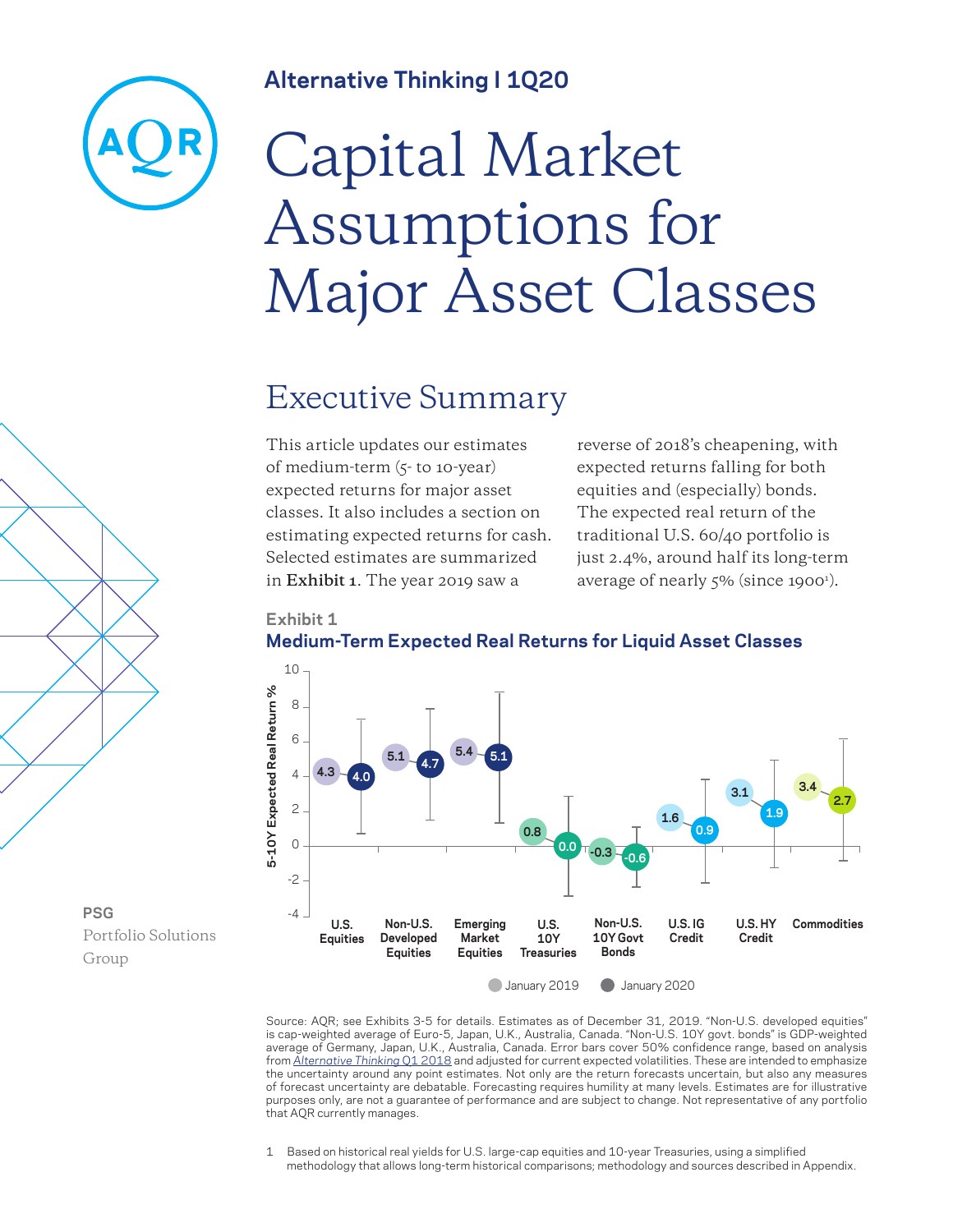# Contents

| <b>Introduction and Framework</b> | $\overline{3}$ |
|-----------------------------------|----------------|
| <b>Equity Markets</b>             | 4              |
| Government Bonds                  | 6              |
| <b>Credit Indices</b>             | 7              |
| Commodities                       | 7              |
| Alternative Risk Premia           | 8              |
| Private Equity and Real Estate    | 9              |
| Estimating the Return on Cash     | 10             |
| <b>Concluding Thoughts</b>        | 13             |
| References                        | 14             |
| Appendix                          | 15             |
| Disclosures                       | 16             |

### **About the Portfolio Solutions Group**

PSG provides thought leadership to the broader investment community and custom analyses to help AQR clients achieve better portfolio outcomes.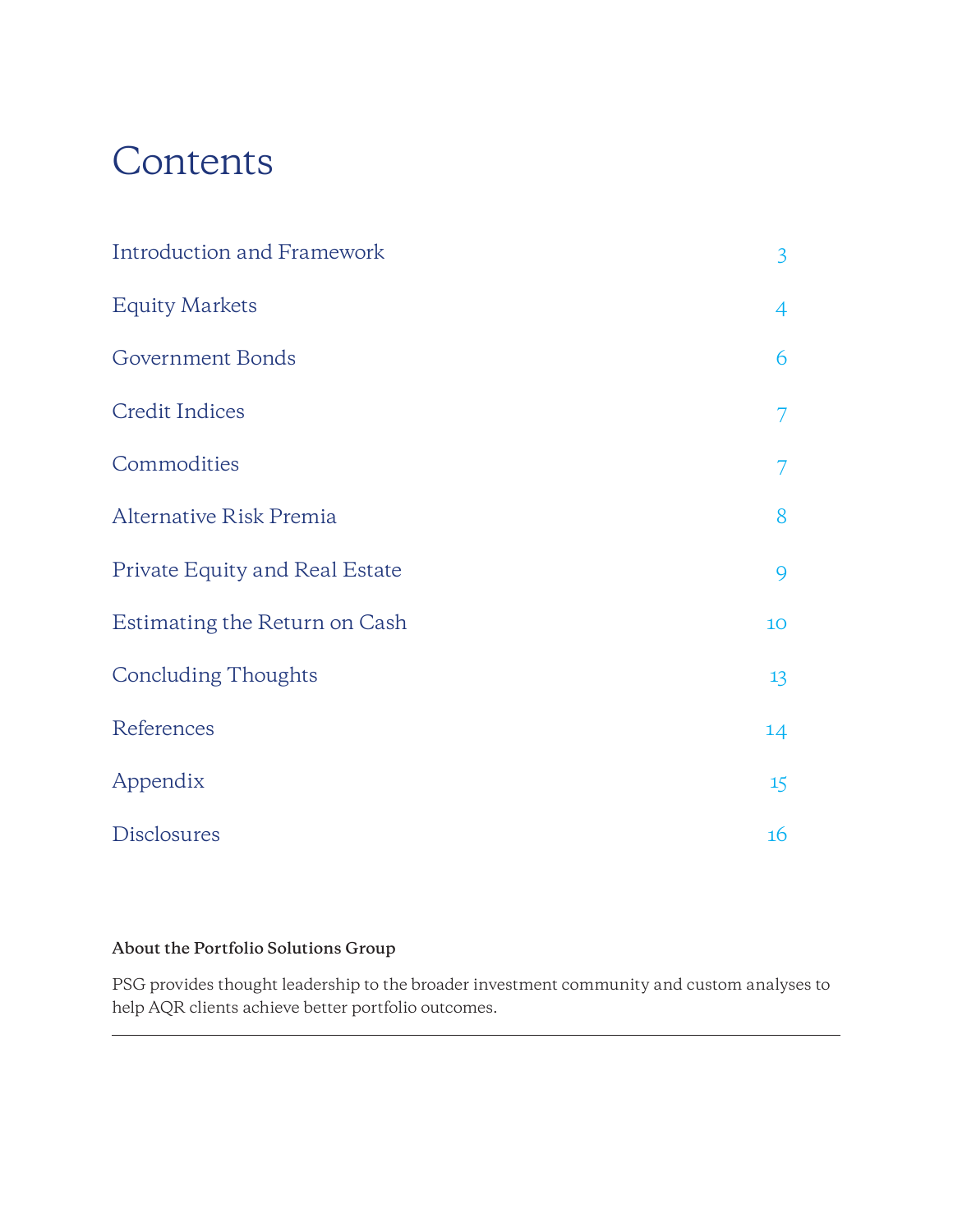### <span id="page-2-0"></span>Introduction and Framework

For the past six years, the first quarter's *Alternative Thinking* has presented our capital market assumptions for major asset classes, with a focus on medium-term expected returns (see [2014](https://www.aqr.com/Insights/Research/Alternative-Thinking/2014-Capital-Market-Assumptions-for-Major-Asset-Classes), [2015,](https://www.aqr.com/Insights/Research/Alternative-Thinking/2015-Capital-Market-Assumptions-for-Major-Asset-Classes) [2016,](https://www.aqr.com/Insights/Research/Alternative-Thinking/2016-Capital-Market-Assumptions-for-Major-Asset-Classes) [2017](https://www.aqr.com/Insights/Research/Alternative-Thinking/2017-Capital-Market-Assumptions-For-Major-Asset-Classes), [2018](https://www.aqr.com/Insights/Research/Alternative-Thinking/2018-Capital-Market-Assumptions-for-Major-Asset-Classes) and [2019](https://www.aqr.com/Insights/Research/Alternative-Thinking/2019-Capital-Market-Assumptions-for-Major-Asset-Classes)). We update these estimates annually, and each year we provide additional analysis in the form of new asset classes or other new material. This year, we update our estimates using the same methodology as last year, and then discuss a simple yield-based framework for estimating returns for cash.

As usual, we present local real (inflationadjusted) annual compound rates of return<sup>2</sup> for a horizon of 5 to 10 years. Over such intermediate horizons, initial market yields and valuations tend to be the most important inputs. For multi-decade forecast horizons, the impact of starting yields is diluted, so theory and long-term historical average returns (or yields) may matter more in judging expected returns. For shorter horizons, returns are largely unpredictable and any predictability has tended to mainly reflect momentum and the macro environment.

Our estimates are intended to assist investors with their strategic allocation and planning decisions, and, in particular, with setting appropriate medium-term expectations. They are highly uncertain, and not intended for market timing. The frameworks for making such estimates may be more useful and informative than the numbers themselves. As one cautionary example, the error ranges shown in Exhibit 1, based on historical analysis in the 2018 edition, suggest that there is a 50% chance that realized equity market returns *over the next 10 years* will under- or overshoot our estimates by more than 3% per annum.

Since we started publishing our CMAs in January 2014, equity estimates have flatlined while fixed income estimates have ground lower (in other words, equities have become somewhat more attractive relative to bonds; see **Exhibit 2**). We should not be surprised that many long-only investments have low expected returns today. In theory, all assets are priced according to the present value of their expected cash flows. The riskless yield is the common component of all assets' discount rates, and when it is lower than historical averages it tends to make all assets expensive.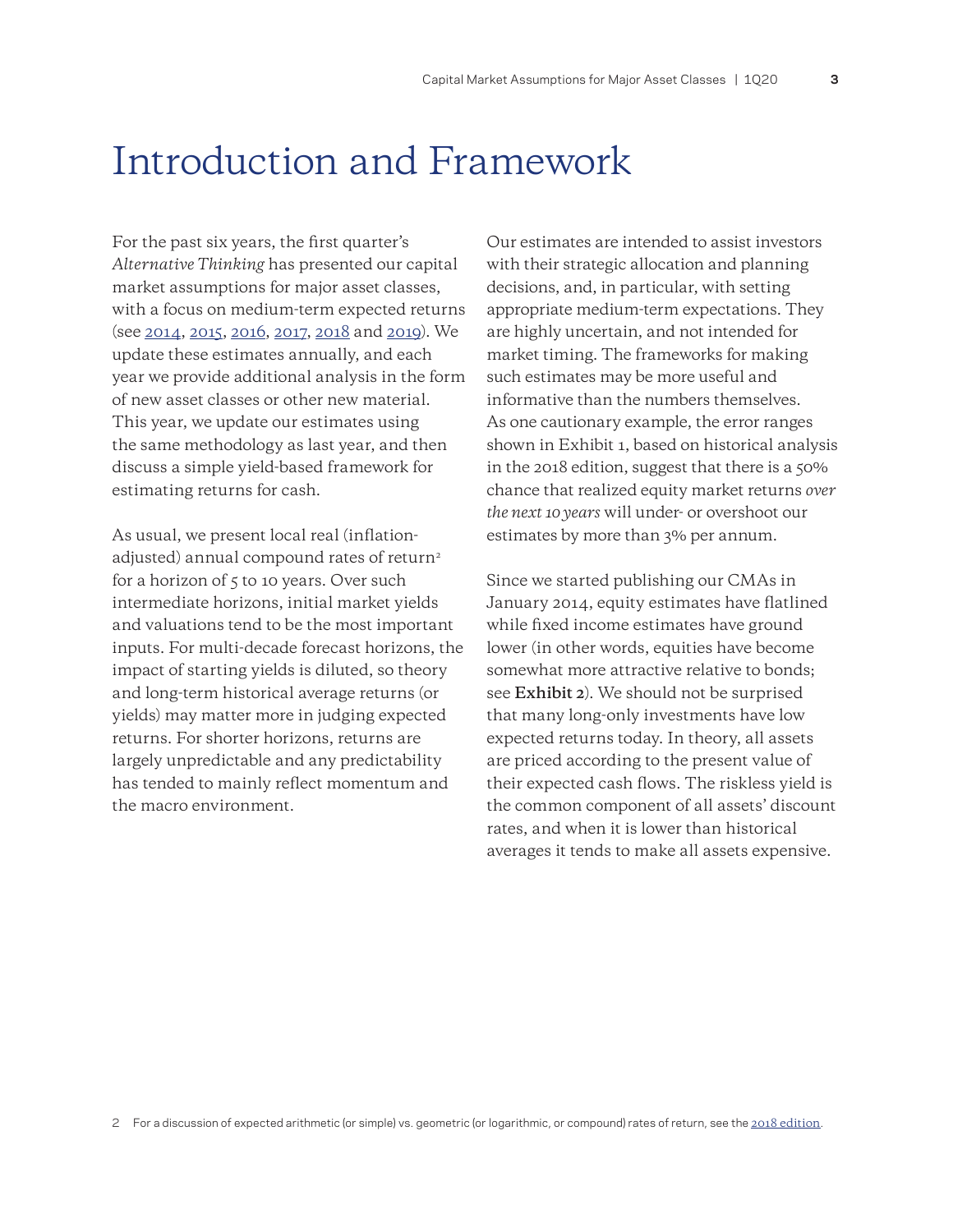

### **Expected Real Returns for Liquid Asset Classes, Jan-2014 to Dec-2019**

Source: AQR; see Exhibits 3-5 for details. "Non-U.S. developed equities" is cap-weighted average of Euro-5, Japan, U.K., Australia, Canada. "Non-U.S. 10Y govt. bonds" is GDP-weighted average of Germany, Japan, U.K., Australia, Canada. Estimates are based on current methodologies, are for illustrative purposes only, are not a guarantee of performance and are subject to change. Not representative of any portfolio that AQR currently manages.

### Equity Markets

<span id="page-3-0"></span>**Exhibit 2** 

Our starting point for equities is the dividend discount model, under which expected real return is approximately the sum of dividend yield (DY), expected trend growth (g) in real dividends or earnings per share (EPS), and expected change in valuation  $(\Delta v)$ , that is:  $E(r) \approx DY + g + \Delta v$ . We take the average of two approaches,3 described below. We assume no change in valuations, i.e., no mean reversion from today's (mostly high) valuations towards historical averages.4

**1. Earnings-based:** We start from the inverse of the CAPE ratio (cyclically-adjusted P/E), which is 10-year average inflation-adjusted earnings divided by today's price. We multiply by 0.5 (roughly the U.S. long-run dividend payout ratio), and add real earnings growth of 1.5% (roughly the U.S. long-run geometric

average). So earnings-based expected return5 is:  $E(r) \approx 0.5^*$  Adjusted Shiller  $E/P + g_{\text{FPS}}$ 

**2. Payout-based:** We estimate net total payout yield (NTY) as the sum of current dividend yield and smoothed net buyback yield. To this we add an estimate of long-term real growth of aggregate payouts that includes net issuance. This growth estimate,  $g_{TPaqg}$ , is an average of smoothed historical geometric aggregate earnings growth and forecast GDP growth. So our payout-based expected return is: *E(r) ≈*   $NTY + g_{TPage}$ , where  $NTY = DY + net$  *buyback yield (NBY)*

All estimates are lower than last year, due to richening from rising equity prices in 2019 (see **Exhibit 3**). Estimates are low by historical standards.

<sup>3</sup> See *[Alternative Thinking](https://www.aqr.com/Insights/Research/Alternative-Thinking/2017-Capital-Market-Assumptions-For-Major-Asset-Classes)* Q1 2017 and its online Appendix for details and discussion of the methodology.

<sup>4</sup> See *[Alternative Thinking](https://www.aqr.com/Insights/Research/Alternative-Thinking/2015-Capital-Market-Assumptions-for-Major-Asset-Classes)* Q1 2015 for a discussion of mean reversion in stock and bond valuations, and our decision to exclude it. In short, our analysis suggests mean reversion is unreliable and difficult to forecast, and there are plausible arguments for yields remaining lower than historical levels.

For our earnings-based estimate, we apply a 50% payout ratio to all countries, and use  $q = 1.5\%$  for all countries except for emerging markets, where we use a higher growth rate of 2%. Adjusted Shiller EP is Shiller EP \* 1.075 where the scalar accounts for average earnings growth during the 10-year earnings window of the Shiller EP.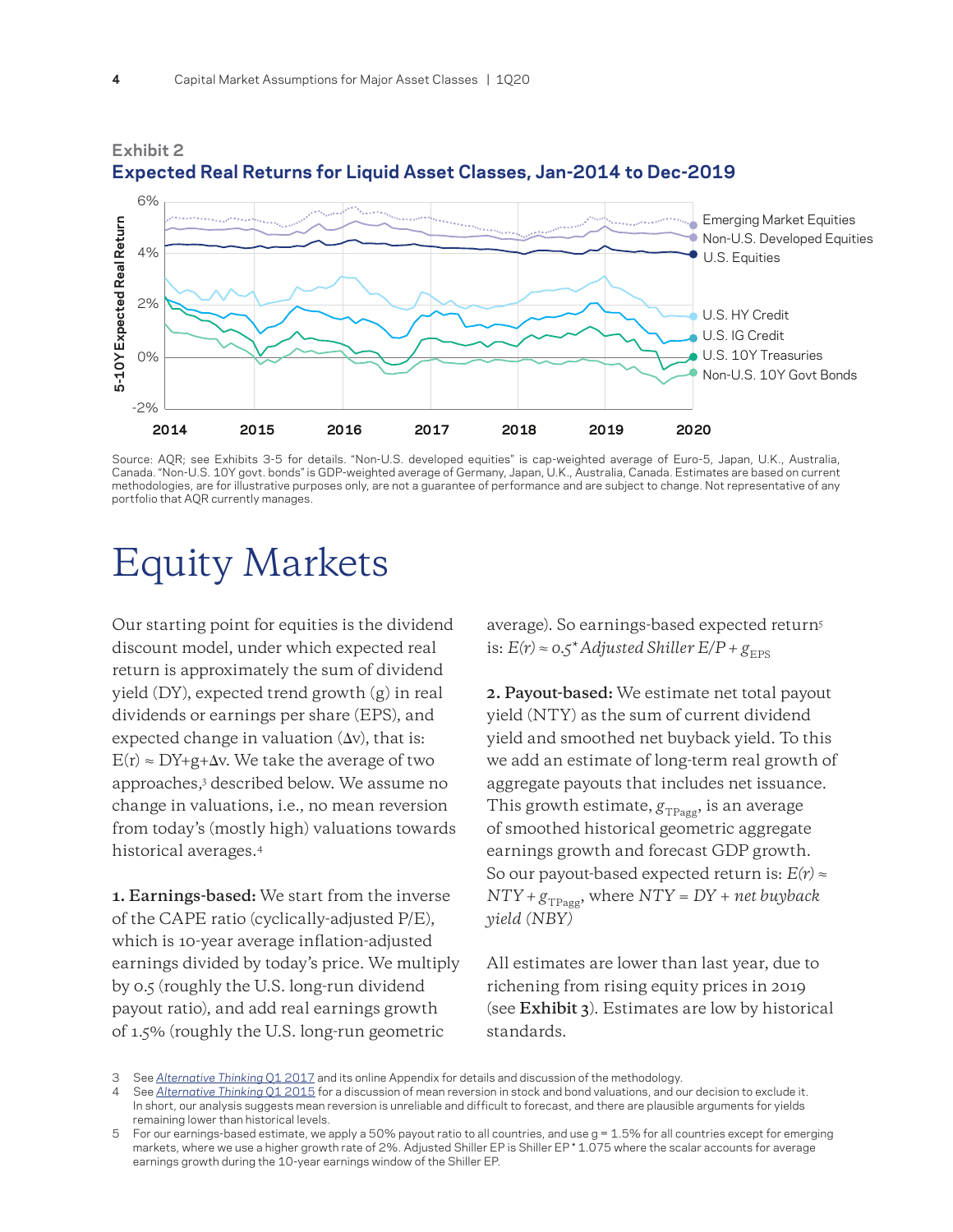|                         |                                      | 1. Earnings-Based |                             |                                 | 2. Payout-Based | <b>Combined</b> |                                    |              |                      |
|-------------------------|--------------------------------------|-------------------|-----------------------------|---------------------------------|-----------------|-----------------|------------------------------------|--------------|----------------------|
|                         | <b>Adjusted</b><br><b>Shiller EP</b> | g <sub>EPS</sub>  | $0.5$ * EP<br>$+$ $g_{EPS}$ | <b>Dividend</b><br><b>Yield</b> | <b>NBY</b>      | $g_{TPage}$     | DY+NBY<br>$+$ $g$ <sub>TPagg</sub> | 2020<br>Est. | 1yr<br><b>Change</b> |
| U.S.                    | 3.6%                                 | 1.5%              | 3.3%                        | 1.8%                            | 0.2%            | 2.6%            | 4.6%                               | 4.0%         | $(-0.3%)$            |
| Euro-5                  | 4.9%                                 | 1.5%              | 4.0%                        | 3.2%                            | $-0.5%$         | 2.4%            | 5.0%                               | 4.5%         | $(-0.6%)$            |
| Japan                   | 4.7%                                 | 1.5%              | 3.9%                        | 2.3%                            | 0.2%            | 2.1%            | 4.5%                               | 4.2%         | $(-0.2%)$            |
| U.K.                    | 5.8%                                 | 1.5%              | 4.4%                        | 4.4%                            | $-0.4%$         | 2.3%            | 6.4%                               | 5.4%         | $(-0.5%)$            |
| Australia               | 5.0%                                 | 1.5%              | 4.0%                        | 4.2%                            | $-0.7%$         | 2.6%            | 6.1%                               | 5.0%         | $(-0.5%)$            |
| Canada                  | 4.8%                                 | 1.5%              | 3.9%                        | 3.1%                            | $-1.3%$         | 2.5%            | 4.3%                               | 4.1%         | $(-0.3%)$            |
| <b>Global Developed</b> | 4.0%                                 | 1.5%              | 3.5%                        | 2.3%                            | 0.0%            | 2.5%            | 4.8%                               | 4.1%         | $(-0.4%$             |
| Global Dev. ex U.S.     | 5.0%                                 | 1.5%              | 4.0%                        | 3.2%                            | $-0.2%$         | 2.3%            | 5.3%                               | 4.7%         | $(-0.4%$             |
| <b>Emerging Markets</b> | 7.2%                                 | 2.0%              | 5.6%                        | 2.6%                            |                 | --              | 4.6%                               | 5.1%         | $(-0.3%)$            |

### **Exhibit 3 Expected Local Real Returns for Equities, January 2020**

Source: AQR, Consensus Economics and Bloomberg. Estimates and methodology subject to change and based on data as of December 31, 2019. See main text for methodology. For earnings yield, U.S. is based on S&P 500; U.K. on FTSE 100 Index; "Euro-5" is a cap-weighted average of large-cap indices in Germany, France, Italy, Netherlands and Spain; Japan on Topix Index; and "Emerging Markets" on MSCI Emerging Markets Index. Period for net buyback yield (NBY) is 1988 to 2019. For payout-based estimates, all countries are based on corresponding MSCI indices. "Global Developed" is a cap-weighted average. For emerging markets, payout-based estimate is dividend yield + forecast GDP per capita growth. Hypothetical performance results have certain inherent limitations, some of which are disclosed in the back. Estimates are for illustrative purposes only, are not a guarantee of performance and are subject to change. Not representative of any portfolio that AQR currently manages.

### **Inflation, Currency and Cash Considerations in the Current Environment**

The local real returns that we report don't tell the whole story. To convert local real to nominal total returns, we must add expected inflation. To convert local real to excess-of-cash returns, we must subtract an estimate of expected real cash return. To convert local returns to those seen by a foreign investor, we must correct for the expected risk-free rate differential plus possible cross-currency basis (if hedged), or the expected spot exchange rate return (if unhedged).

The significance of some of these conversions has increased in recent years. We therefore include in the Appendix our estimates of hedged excess-of-cash returns for equities and government bonds. For European and Japanese investors in U.S assets, the differential between U.S. dollar and local short rates makes hedging appear expensive, although this differential — which narrowed slightly in  $2019$ is not exactly a cost. Rather, it ensures you can only earn your own risk-free rate unless you accept currency risk (and hedged investors will only 'pay' the differential, compared to unhedged investors, if the exchange rate remains constant — a big 'if'). Expected inflation differentials are one possible basis for medium-term expected exchange rate return estimates, and after adjusting for higher expected inflation in the U.S., the differentials are somewhat narrower.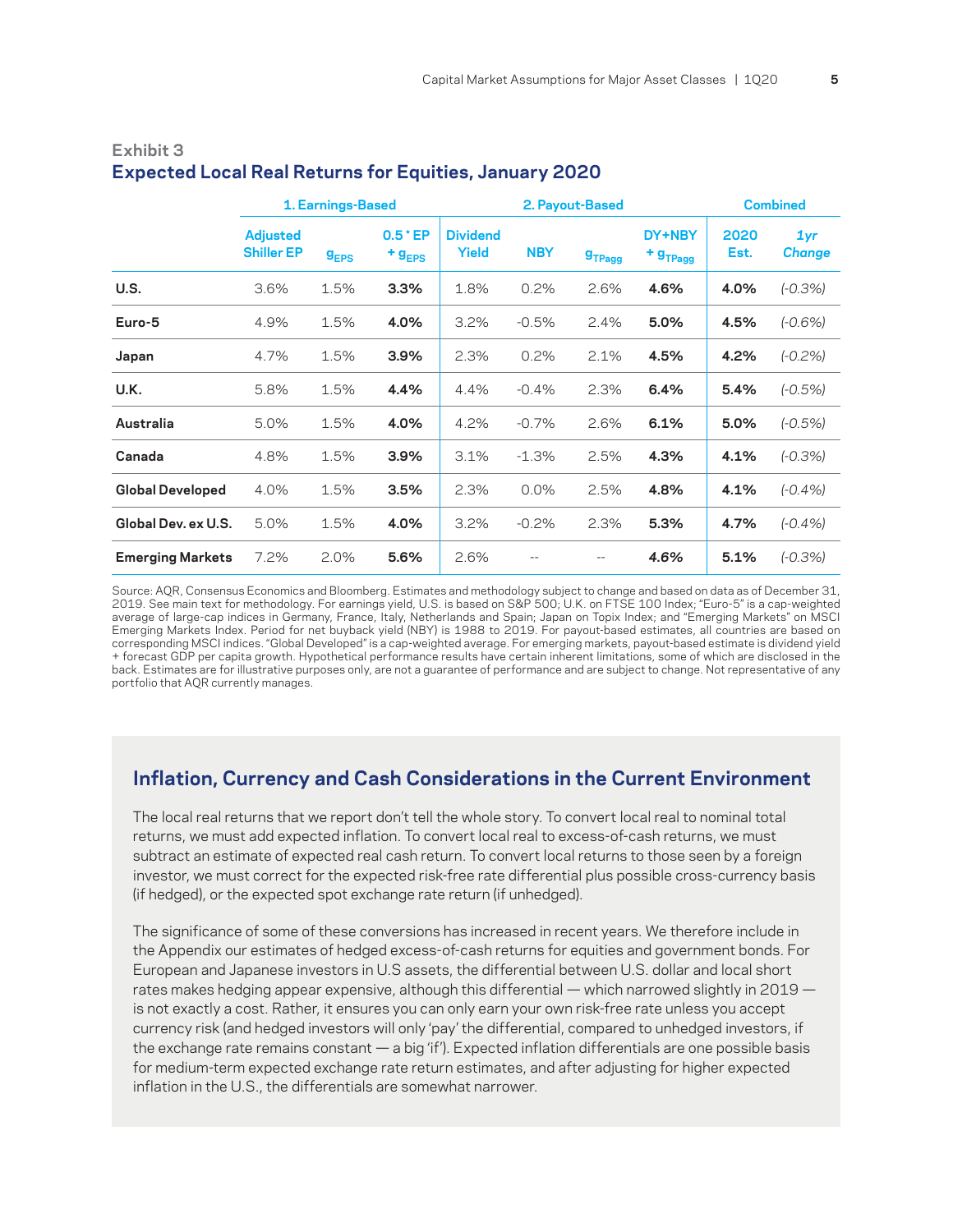### <span id="page-5-0"></span>Government Bonds

Government bonds' prospective mediumterm nominal total returns are strongly anchored by their yields. The so-called *rolling yield* measures the expected return of a constant-maturity bond allocation assuming an unchanged yield curve.<sup>6</sup> For example, a strategy of holding constant-maturity 10-year Treasuries has an expected annual (nominal) return of 2.1%, given the starting yield of 1.9% and expected capital gains of 0.2% from rolldown as the bonds age. **Exhibit 4** shows current local rolling yields for six countries, converted to local real returns by subtracting a survey-based forecast of long-term inflation.

Since last year, our estimates have fallen for all markets except Japan, mostly due to lower yields. Low bond yields should be considered in the context of exceptionally low cash rates (indeed, all excess-of-cash returns are positive — see Appendix Exhibit A1). Any adjustment to these expected returns boils down to expected future changes in the yield curve level or shape. Capital gains/losses due to falling/rising yields dominate returns over short horizons but are highly uncertain, and matter less over longer horizons.

#### **Exhibit 4**

|  |  |  | <b>Expected Local Real Returns for Government Bonds, January 2020</b> |  |  |
|--|--|--|-----------------------------------------------------------------------|--|--|
|--|--|--|-----------------------------------------------------------------------|--|--|

|                          | Y                                           | <b>RR</b>                        |                                             | $Y + RR - I$                          |                      |  |
|--------------------------|---------------------------------------------|----------------------------------|---------------------------------------------|---------------------------------------|----------------------|--|
|                          | <b>10-Year Nominal</b><br><b>Bond Yield</b> | <b>Rolldown</b><br><b>Return</b> | <b>10-Year Forecast</b><br><b>Inflation</b> | <b>Expected</b><br><b>Real Return</b> | 1yr<br><b>Change</b> |  |
| U.S.                     | 1.9%                                        | 0.2%                             | 2.1%                                        | $0.0\%$                               | $(-0.8%)$            |  |
| Japan                    | $0.0\%$                                     | 0.3%                             | 0.8%                                        | $-0.5%$                               | $(+0.1%)$            |  |
| Germany                  | $-0.2%$                                     | 0.9%                             | 1.7%                                        | $-0.9%$                               | $(-0.4%$             |  |
| U.K.                     | 0.8%                                        | 0.6%                             | 2.1%                                        | $-0.7%$                               | $(-0.6%)$            |  |
| Australia                | 1.4%                                        | 0.3%                             | 2.3%                                        | $-0.6%$                               | $(-0.8%)$            |  |
| Canada                   | 1.7%                                        | $0.0\%$                          | 2.0%                                        | $-0.2%$                               | $(-0.6%)$            |  |
| <b>Global Developed</b>  | 1.3%                                        | 0.3%                             | 1.9%                                        | $-0.3%$                               | $(-0.6%)$            |  |
| Global Developed ex U.S. | 0.4%                                        | 0.5%                             | 1.6%                                        | $-0.6%$                               | $(-0.3%)$            |  |

Source: Bloomberg, Consensus Economics and AQR. Estimates as of December 31, 2019. "Global Developed" and "Global Developed ex U.S." are GDP-weighted averages. Rolldown return is estimated from fitted yield curves and based on annual rebalance. Estimates are for illustrative purposes only, are not a guarantee of performance and are subject to change. Not representative of any portfolio that AQR currently manages.

<sup>6</sup> If we assumed a more realistic random-walk (rather than unchanged) yield curve, our estimate would theoretically need to include convexity and variance drag components. However, since these terms are small and mostly offsetting for single bonds, we ignore them here.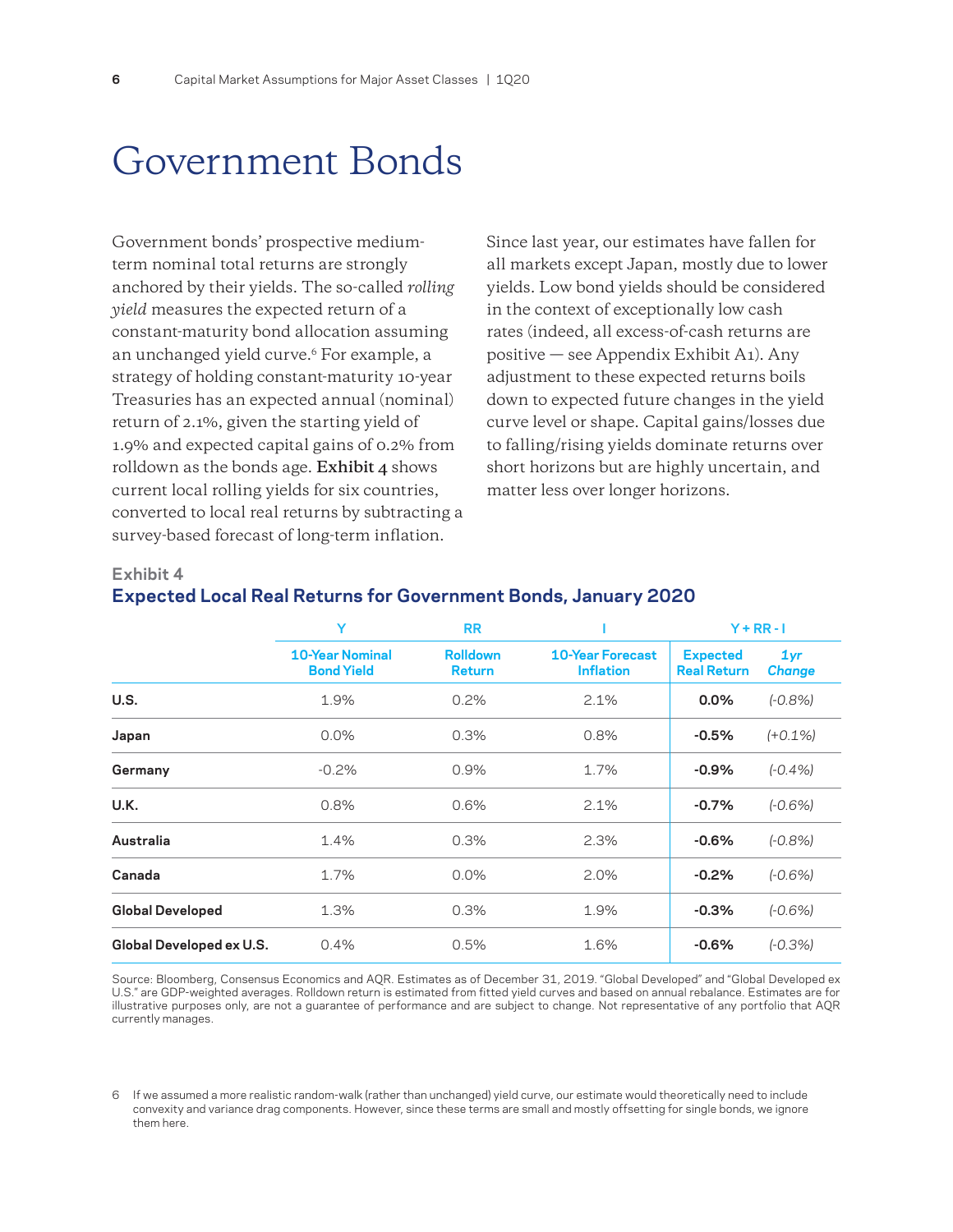### <span id="page-6-0"></span>Credit Indices

To estimate expected real returns for credit indices, we first apply a haircut of 50% to both IG and HY spreads to represent the combined effects of expected default losses, downgrading bias and bad selling practices.7 We assume no change in the spread curve, say, through mean reversion. We add the expected real yield of a duration-matched Treasury. Finally, we

add rolldown from both Treasury and spread curves. **Exhibit 5** shows our updated estimates for U.S. credit indices<sup>8</sup> and hard-currency emerging market sovereign debt. Return estimates have fallen substantially during 2019, due to both narrower credit spreads and lower Treasury yields. The HY-IG spread has also narrowed.

#### **Exhibit 5**

### **Expected Real Returns for Credit Indices, January 2020**

|                | A. Spread Return                            |                                                   | <b>B. Treasury Real Yield</b>                          |                                      |                        | <b>C. Rolldown Return</b>     |                          |                                   |                      |
|----------------|---------------------------------------------|---------------------------------------------------|--------------------------------------------------------|--------------------------------------|------------------------|-------------------------------|--------------------------|-----------------------------------|----------------------|
|                | S                                           | $S^{\star}0.5$                                    | Y                                                      | $Y - I$                              | $R_{\tau}$             | $R_{\rm c}$                   | $R_T$ + $R_C$            | $A + B + C$                       |                      |
|                | Option-<br><b>Adjusted</b><br><b>Spread</b> | <b>Expected</b><br><b>Excess</b><br><b>Return</b> | <b>Duration-</b><br><b>Matched</b><br><b>Tsy Yield</b> | <b>Real Tsy</b><br>Yield<br>(1=2.1%) | Tsv<br><b>Rolldown</b> | <b>OAS</b><br><b>Rolldown</b> | Total<br><b>Rolldown</b> | <b>Expected</b><br>Real<br>Return | 1yr<br><b>Change</b> |
| $U.S.$ IG      | 0.9%                                        | 0.5%                                              | 1.9%                                                   | $-0.2%$                              | 0.2%                   | 0.3%                          | 0.5%                     | 0.9%                              | $(-0.7%)$            |
| U.S.HY         | 3.4%                                        | 1.7%                                              | 1.8%                                                   | $-0.3%$                              | 0.2%                   | 0.2%                          | 0.3%                     | 1.9%                              | $(-1.2%)$            |
| <b>EM Debt</b> | 3.8%                                        | 1.9%                                              | 1.9%                                                   | $-0.2%$                              | 0.2%                   | 0.2%                          | 0.4%                     | 2.2%                              | $(-0.4%$             |

Source: Barclays, Bloomberg, AQR. Estimates as of December 31, 2019. OAS and duration data is for Barclays U.S. Corporate Investment Grade (IG) Index, Barclays U.S. Corporate High Yield (HY) Index and Barclays Emerging USD Sovereign (EM Debt) Index. Index durations are 7.9 years, 3.1 years and 7.7 years respectively. Estimates are for illustrative purposes only, are not a guarantee of performance and are subject to change. Not representative of any portfolio that AQR currently manages.

## Commodities

Commodities do not have obvious yield measures, and we find no statistically significant predictability in medium-term returns (*[Alternative Thinking](https://www.aqr.com/Insights/Research/Alternative-Thinking/2016-Capital-Market-Assumptions-for-Major-Asset-Classes)* Q1 2016). Our estimate of  $\zeta$ - to 10-year expected return is therefore simply the long-run average return of an equal-dollar-weighted portfolio of commodity futures. This portfolio has earned 3.0% geometric average excess return over cash since 1877, and a similar return if measured since 1951.9 To this we add a (now negative) U.S. real cash return to give our expected real return of 2.7%.

<sup>7</sup>  Consistent with Giesecke et al (2011), who find that over the long term, the average credit risk premium is roughly half the average spread. 'Bad selling' refers to the practice of selling bonds that no longer meet the rating or maturity criteria of the index.

<sup>8</sup> Exhibit 5 shows spreads for cash bonds in the popular Barclays indices. Actively traded synthetic indices (Markit North America CDX) have tended to have slightly tighter spreads (e.g., this basis averaged around 0.4% for HY in 2019). For EM debt we use U.S. HY OAS rolldown due to data limitations. Real return estimates include corrections for Treasury convexity and variance drag – these terms are small and partly offsetting, but not as closely offsetting for indices as they are for single bonds.

<sup>9</sup> For more details see *[Alternative Thinking](https://www.aqr.com/Insights/Research/Alternative-Thinking/2016-Capital-Market-Assumptions-for-Major-Asset-Classes)* Q1 2016, Levine, Ooi, Richardson and Sasseville (2018), and the AQR data library.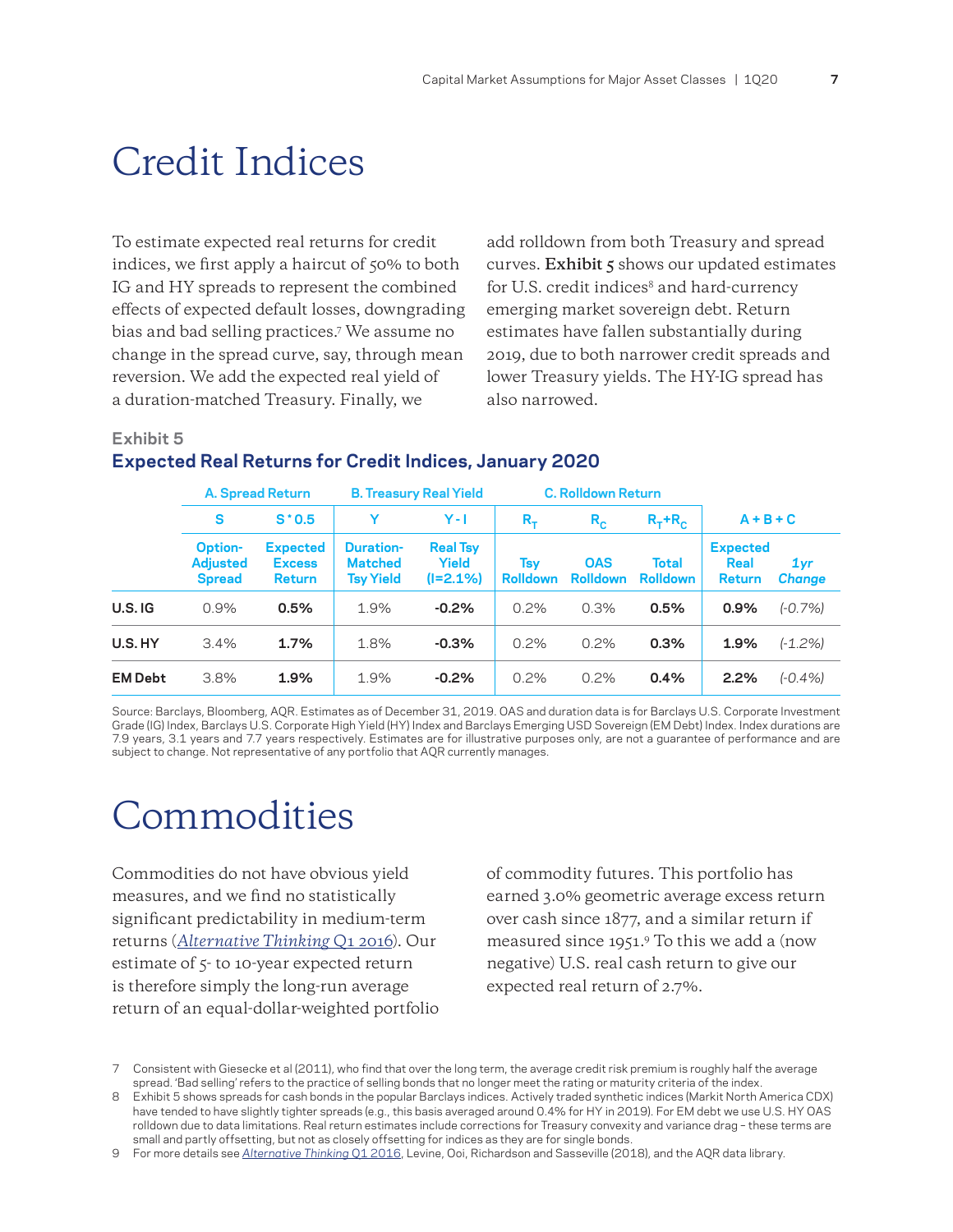### <span id="page-7-0"></span>Alternative Risk Premia

#### **Style-Tilted Long-Only Portfolios**

We believe a hypothetical value-tilted, diversified long-only equity portfolio that is carefully implemented and reasonably priced may be assumed to have an expected real return 0.5% higher than the cap-weighted index, after fees, with 2-3% tracking error. An integrated multi-style strategy — which we assume to include balanced allocations to value, momentum and defensive styles — may achieve a higher expected net active return of around 1% at a similar tracking error. Finally, we think a defensive or low-risk equity portfolio may be assumed to have an expected return similar to that of the relevant cap-weighted index, but may achieve this with lower volatility.10 These are long-term estimates we discuss tactical considerations below.

### **Long/Short Style Premia**

Alternative risk premia strategies apply similar tilts as long-only smart beta strategies, but in a market-neutral fashion and often in multiple asset classes. Because long/short strategies can be invested at any volatility level, it makes sense to focus on expected Sharpe ratios. The degree of diversification is essential. A single long/short style applied in a single asset class

might have an expected Sharpe ratio of only 0.2-0.3. For a diversified composite, we believe an expected Sharpe ratio of 0.7-0.8, net of trading costs and fees, can be feasible when multiple styles are applied in multiple asset classes. At a target volatility of 10%, such a hypothetical portfolio would have an expected return of 7-8% over cash.<sup>11</sup> We stress that this requires careful craftsmanship in portfolio construction as well as great efficiency in controlling trading, financing and shorting costs.12 Strategies that are less well-designed or poorly implemented may have much lower expected returns.

What about current style valuations? Aggregate valuations across multiple styles are near long-term averages. Among equity styles, defensive and momentum styles are mildly rich by some measures, while value has been looking increasingly cheap. Our research suggests there is only a weak link between the value spreads of style factors and their future returns, making it difficult to use tactical timing based on valuations to outperform a strategic multi-style portfolio.<sup>13</sup> However, we believe during 2019 some value factors have become sufficiently cheap to warrant an overweight in multi-factor strategies.14

<sup>10</sup> Style-tilted strategies exhibit many design variations. Our estimates are purely illustrative and do not represent any AQR product or strategy.

<sup>11</sup> Consistent with historical data, we assume low correlations between the styles to produce our Sharpe ratio range for a diversified composite of long/short styles. As transaction costs depend on implementation and both transaction costs and fees vary with target volatility, our estimates are based on a transaction-cost-optimized strategy targeting 10% volatility with fees of 1 to 1.5%. Refer to Alternative Thinking, 2015 Q1 for details of our style premia assumptions, which we believe are plausible and conservative. All assumptions are purely illustrative and do not represent any AQR product or strategy.

<sup>12</sup> See Israel, Jiang and Ross (2017), "Craftsmanship Alpha: An Application to Style Investing".

<sup>13</sup> See Asness, Chandra, Ilmanen and Israel (2017), "Contrarian Factor Timing Is Deceptively Difficult".

<sup>14</sup> See *Cliff's Perspective* blog, 'It's Time for a Venial Value-Timing Sin,' November 2019.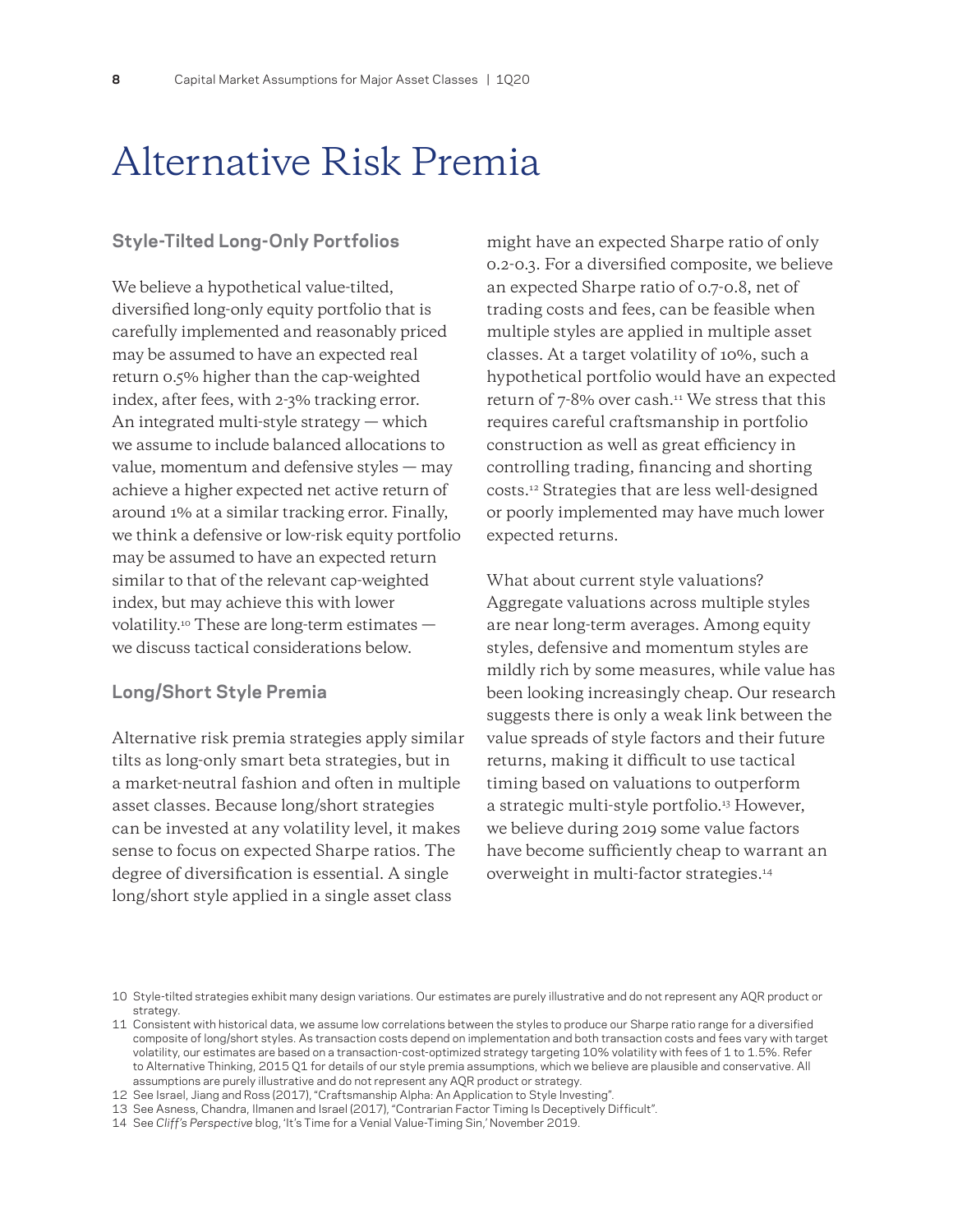### <span id="page-8-0"></span>Private Equity and Real Estate

Illiquid assets are inherently harder to model than public markets, and this is exacerbated by a lack of good quality and transparent data. Nevertheless, last year we extended our discounted-cashflow-based approach into the illiquid realm and we update these estimates below. For private equity (PE) our estimate is for U.S. buyout funds. We present net-of-fee expected returns, as fees are a substantial component of returns for illiquid assets. Each of our inputs is debatable as PE data limitations necessitate lots of simplifying assumptions. **Exhibit 6** illustrates our yieldbased framework and current inputs.15 First, we estimate unlevered ER using the DDM: E(r)  $\approx y_U + g_U$ , where  $y_U$  = unlevered payout yield

and  $g_U$  = real earnings-per-share growth rate. Then, we estimate the levered return to equity by applying leverage and the cost of debt, and finally we add expected multiple expansion and subtract fees.

Our yield-based real return estimate is 3.1% net of fees, down nearly 1% since last year. An alternative approach, based on applying simple size and leverage adjustments to a public proxy and assuming zero net alpha, gives a higher estimate of 5.5%.16 Taking a simple average of the two approaches gives a final estimate of 4.3%, compared to our combined U.S. large cap equity estimate of 4.0%.

#### **Exhibit 6**

### **Expected Real Returns for U.S. Private Equity**

|                    | <b>Unlevered</b>              |                       |                       | Leverage                 |                             | <b>Unlevered</b> |                                                               |  |                            |                                 |  |                |               |  |
|--------------------|-------------------------------|-----------------------|-----------------------|--------------------------|-----------------------------|------------------|---------------------------------------------------------------|--|----------------------------|---------------------------------|--|----------------|---------------|--|
|                    | <b>Yu</b>                     | $g_u$<br>Real         | $r_u = y_u$<br>$+gu$  | D/E                      | $k_d$                       |                  | $r_1 = r_0 +$<br>$(D/E)^*$<br>$(r_u - k_d)$<br><b>Levered</b> |  | m<br><b>Multiple</b>       | $r_{\rm g} = r_{\rm l}$<br>$+m$ |  | Net Exp.       |               |  |
|                    | <b>Income</b><br><b>Yield</b> | Growth<br>Rate        | Real<br><b>Return</b> | Debt to<br><b>Equity</b> | <b>Real Cost</b><br>of Debt |                  | Real<br><b>Return</b>                                         |  | <b>Expansion</b><br>(Ann.) | Gross<br><b>Real ER</b> Fees    |  | Real<br>Return | 1yr<br>Change |  |
| $U.S.$ PE $\vdash$ |                               | $2.0\%$ + 3.0% = 5.0% |                       | 86%                      | 1.4%                        |                  | 8.0%                                                          |  | $+$ 0.1%                   | $= 8.1\%$ 5.0% = <b>3.1%</b>    |  |                | $(-0.8%)$     |  |
|                    |                               |                       |                       |                          |                             |                  |                                                               |  |                            |                                 |  |                |               |  |

Source: AQR, Pitchbook, Bloomberg, CEM Benchmarking. Estimates as of September 30, 2019 and subject to change. Historical averages cover period January 1993 to September 2018. Strictly speaking, our inputs are log returns and should be converted to simple returns before leverage is applied, then converted back to log returns. This 'round-trip' has only a small impact, so we omit it here. Hypothetical data has inherent limitations, some of which are disclosed herein. For illustrative purposes only and not representative of any AQR product or strategy.

16 See *[Alternative Thinking](https://www.aqr.com/Insights/Research/Alternative-Thinking/2019-Capital-Market-Assumptions-for-Major-Asset-Classes)* Q1 2019 for details of this alternative method.

<sup>15</sup> See Ilmanen, Chandra and McQuinn (2020) for a detailed discussion of the framework, our input choices, and the sources, as well as a literature review. Strictly speaking, the framework applies to the current vintage rather than the entire PE market. This paper also discusses the theoretical rationales and historical average returns to assess expected PE returns.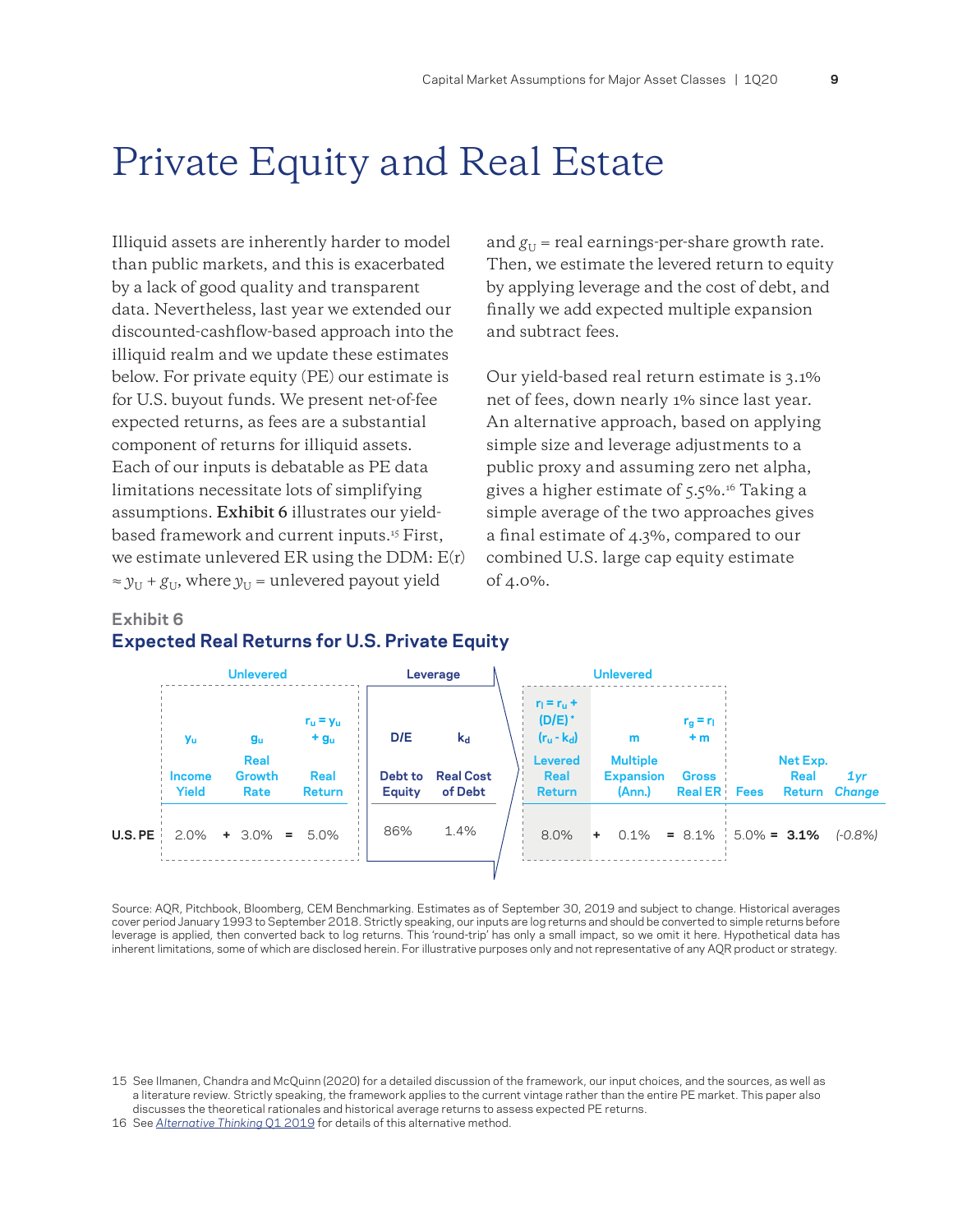<span id="page-9-0"></span>We estimate expected returns for unlevered U.S. direct real estate (RE) as represented by the NCREIF indices. We caveat that returns for individual RE funds can vary vastly from the industry average (this is also true of PE). As with our DDM-based approach for equities, we sum payout yield and expected long-term growth rate.17 **Exhibit 7** shows our expected real return of roughly 3% for unlevered RE (to make it comparable to the unlevered returns reported by NCREIF).

### **Exhibit 7 Expected Real Returns for U.S. Private Real Estate**

|                         | <b>NOI</b>          | $C \approx NQ1/3$             | $CF = NOI - C$           | o                            | $ER = CF + q$                          |                      |  |
|-------------------------|---------------------|-------------------------------|--------------------------|------------------------------|----------------------------------------|----------------------|--|
|                         | <b>NOI</b><br>Yield | Capital<br><b>Expenditure</b> | <b>Cashflow</b><br>Yield | <b>Real</b><br><b>Growth</b> | <b>Unlevered Real</b><br><b>Return</b> | 1yr<br><b>Change</b> |  |
| <b>U.S. Real Estate</b> | 4.7%                | 1.6%                          | $3.1\%$                  | $0.0\%$                      | 3.1%                                   | $(+0.2%)$            |  |

Source: AQR, NCREIF Webinar Q3 2019. Estimates as of September 30, 2019 and subject to change. Hypothetical data has inherent limitations, some of which are disclosed herein. For illustrative purposes only and not representative of any AQR product or strategy.

# Estimating the Return on Cash

Our yield-based return assumptions for equities and bonds are total real returns, often the relevant measure for comparing expected returns to investment objectives. But allocation decisions should be informed by *excess-of-cash* returns, since the risk-free interest rate is a common component and baseline that the investor cannot influence. The expected short-term interest rate (real or nominal) is therefore a crucial input in allocation decisions, as well as a fundamental economic variable.

In previous years we have offered qualitative opinions on the likely direction of real cash rates and their implications for portfolio decisions. For example, we have emphasized that low bond yields should be considered in the context of even lower expected cash rates, and we have discussed the implications of expected rate differentials on hedged

international investments. This year we formally include cash in our yield-based framework, and provide some empirical analysis to support our methodology.

One option for cash estimates would be to use survey-based expectations, but decadeout estimates are published only for the U.S. Thus we prefer to use market yields, ensuring consistency across markets and consistency with our broader CMA framework. A longterm government bond yield is the sum of (1) the market's expectations for future shortterm yields, and (2) a required term premium which is not directly observable and may be time-varying. So long-term yields may be a useful input if we can say something about the expected term premium. And given the poor track record of both economists and the market in forecasting future cash rates, the current short-term rate may also be a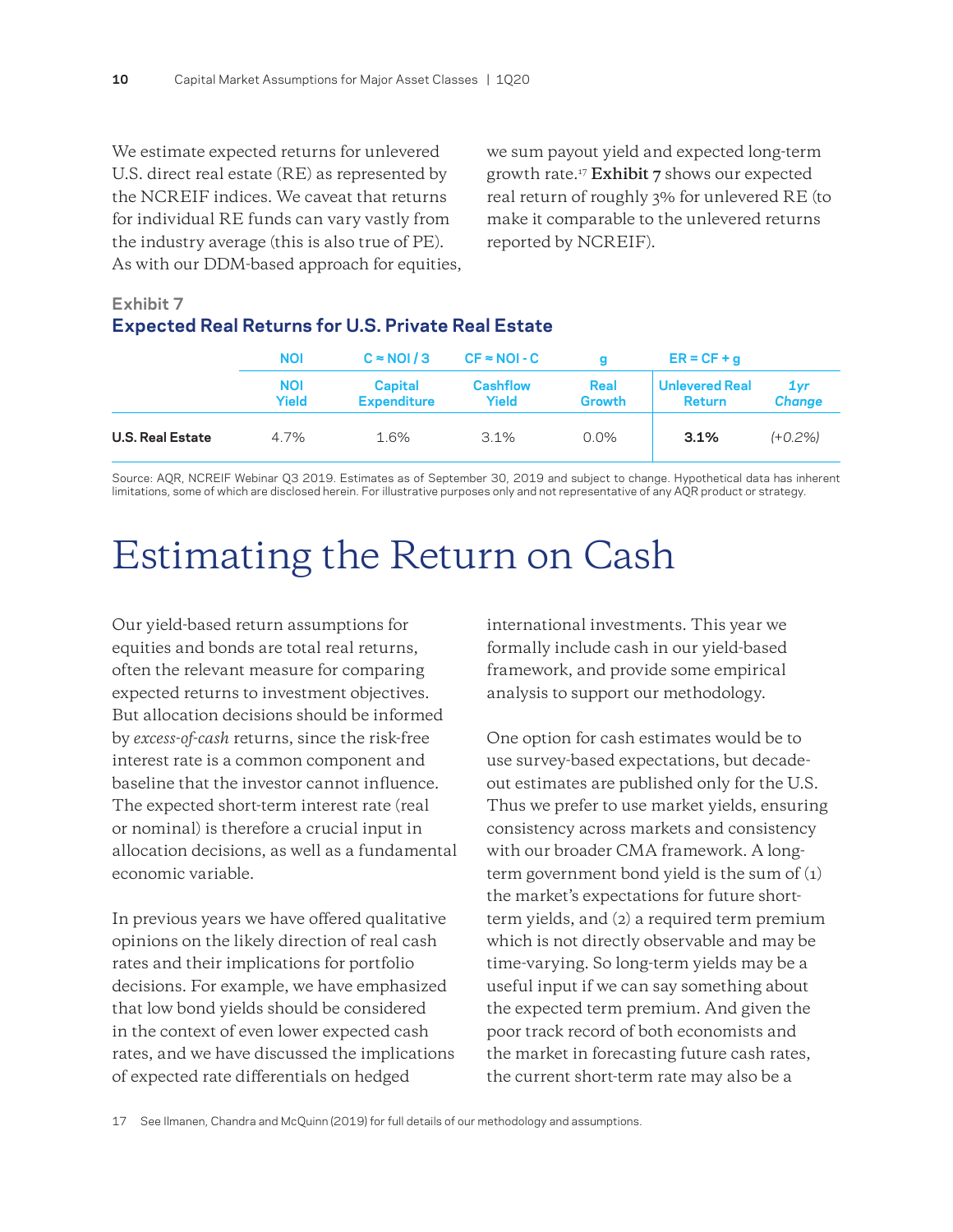worthwhile candidate (effectively assuming future cash rate changes are a random walk).18

**Exhibit 8** shows historical long-term and short-term U.S. yields since 1960, surveybased cash forecasts since 1983, and subsequent next-decade returns on T-Bills. Persistent upward and then downward trends are immediately apparent, and these secular trends will tend to make the results of any empirical analysis sample-specific.

For example, the current T-Bill yield was a persistent under-estimator of future cash rates during the 1960s and 1970s, but a persistent over-estimator in the past four decades of falling rates. Similarly, since the survey forecasts begin in 1983, they have *always* overestimated next-decade cash rates (and by as much as 4 percentage points). It would be unwise to assume similar overestimates would have occurred in the 1960s and 1970s, or that they will persist in the future.





Source: Global Financial Data, Blue Chip Economic Indicators and AQR.

We propose as our cash forecast candidate a **weighted average of current short-term and long-term yields**, giving a larger (two-thirds) weight to the 10-year yield. Our reasoning is as follows:

• We average two extremes: the 10-year yield is consistent with the pure expectations hypothesis that the yield curve expresses

expected short rates, while the current short rate is consistent with the pure risk premium hypothesis that the yield curve contains no information about future short rates. 19

• A blend implies a downward adjustment to the long-term yield when the yield curve is upward sloping, consistent with assuming a positive term premium in that environment.

<sup>18</sup> Another option would be to use some combination of forward rates (such as the average of the current 3M rate, 3M 5 years forward, and 3M 10 years forward). But forward rates can be noisy, and when averaged across the full 10-year window we obtain a 10-year spot yield, for which the par or on-the-run yield is a reasonable approximation.

<sup>19</sup> Empirical evidence in Fama and Bliss (1987) and some other early studies supported the risk premium hypothesis. Campbell and Shiller (1991) gave a more nuanced verdict, suggesting the yield curve predicts near-term changes in long bond yields poorly, but may predict gradual changes in short rates — more consistent with the pure expectations hypothesis.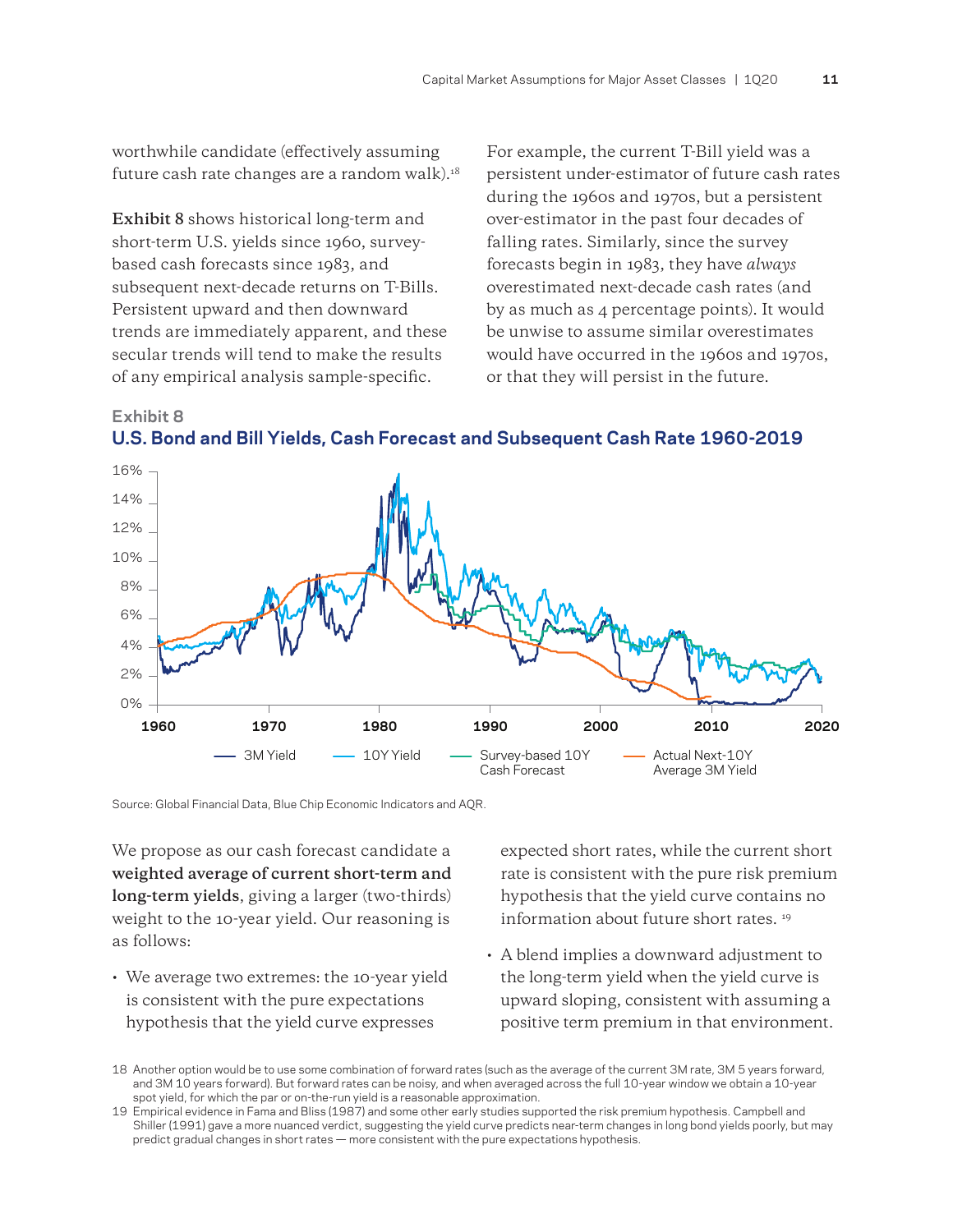• Giving a larger weight to the 10-year yield implies market rate expectations explain a larger portion of the yield curve slope than the required term premium, a conjecture arguably justified by relatively low inflation uncertainty and the role of forward guidance from central banks.

We now conduct a simple 'horserace' to test our cash forecast candidates (we conducted a similar analysis for equity and bond return estimates in the [2018 edition\)](https://www.aqr.com/Insights/Research/Alternative-Thinking/2018-Capital-Market-Assumptions-for-Major-Asset-Classes). Our data set is monthly yield and return data for six major developed countries since 1960. Each month we calculate forecast errors by comparing market yields to subsequent 10-year returns on cash. **Exhibit 9** shows the distribution of these forecast errors for each candidate. In these 'box plots', the diamond indicates the mean  $error - if$  it lies on the x-axis at zero, the predictor has been unbiased on average. The

**Exhibit 9** 

shaded box shows the inter-quartile range of errors (containing half the observations), and the whiskers indicate the largest upside (top) and downside (bottom) errors.

For both U.S. and the global average, errors tended to be positive during the first 20 years of our sample when rates were generally rising (i.e., outcomes tended to be higher than forecasts), and negative during the past 40 years of falling rates (outcomes tended to be lower). The 10-year yield tended to be the better forecast of cash returns during the early sample (smaller bias and narrower spread of errors), whereas in the later sample and over the full 60-year sample, the 3-month yield had the smallest bias. Our preferred blended estimate does not 'win' any of the horseraces, but importantly it has a better worst case than either yield used alone.<sup>20</sup>



### **Distribution of Errors for Different Cash Forecast Candidates 1960-2019**

Source: Global Financial Data and AQR. Based on monthly overlapping 10-year periods. 'Forecast error' is realized return minus forecast return. Diamond indicates mean error; shaded box shows inter-quartile range of errors; whiskers indicate largest upside and downside errors. 'G6 Global Average' takes average distribution characteristics from U.S., Japan, Germany, U.K., Australia and Canada. 'Blend' is 2/3 10-year yield, 1/3 3-month yield. For illustrative purposes only. Hypothetical data has inherent limitations, some of which are disclosed herein.

<sup>20</sup> Over the shorter period for which we have U.S. survey-based estimates, our blended yield-based estimate has performed comparably, with a similar bias but a slightly wider error distribution.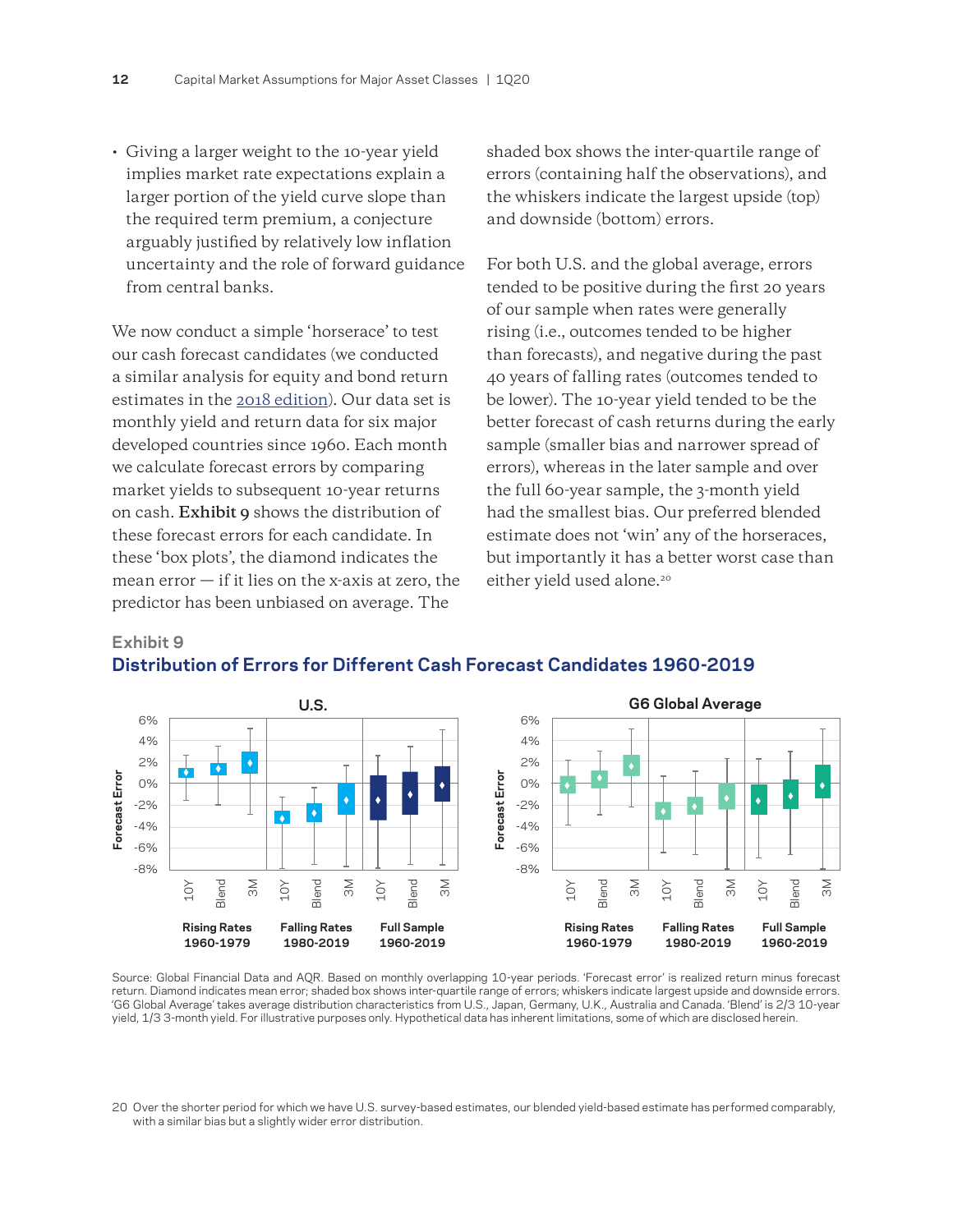<span id="page-12-0"></span>**Exhibit 10** presents expected real cash returns as of year-end 2019, based on the above blended yield method. Over the past year, the U.S. estimate fell from positive to slightly negative, while estimates for Japan and Europe remained negative. If expected returns for equities and bonds are low, they are even lower for cash — and this important fact will be true for almost any methodology. In the Appendix we perform the subtraction to give excess-of-cash return estimates.

### **Exhibit 10 Expected Local Real Returns for Cash, January 2020**

|           | S                    |               |                                         | $(L^*2/3 + S^*1/3) - I$                    |                      |  |
|-----------|----------------------|---------------|-----------------------------------------|--------------------------------------------|----------------------|--|
|           | <b>3-Month Yield</b> | 10-Year Yield | <b>10Y Forecast</b><br><b>Inflation</b> | <b>Expected Real</b><br><b>Cash Return</b> | 1yr<br><b>Change</b> |  |
| U.S.      | 1.5%                 | 1.9%          | 2.1%                                    | $-0.4%$                                    | $(-0.8%)$            |  |
| Japan     | $-0.1\%$             | 0.0%          | 0.8%                                    | $-0.9%$                                    | $(+0.3%)$            |  |
| Germany   | $-0.8%$              | $-0.2%$       | 1.7%                                    | $-2.0%$                                    | $(-0.5%)$            |  |
| U.K.      | 0.7%                 | 0.8%          | 2.1%                                    | $-1.3%$                                    | $(-0.3%)$            |  |
| Australia | 0.9%                 | 1.4%          | 2.3%                                    | $-1.1%$                                    | $(-0.9%)$            |  |
| Canada    | 1.7%                 | 1.7%          | 2.0%                                    | $-0.3%$                                    | $(-0.2%)$            |  |

Source: Bloomberg, Consensus Economics and AQR. Estimates as of December 31, 2019. Estimates are for illustrative purposes only, are not a guarantee of performance and are subject to change. Not representative of any portfolio that AQR currently manages.

# Concluding Thoughts

Yield-based expected returns for equities and bonds may be our best estimates of mediumterm prospects for these asset classes. As of January 2020, these estimates are soberingly low. They suggest that over the next decade, many investors may struggle to meet return objectives anchored to a rosier past. Low expected cash returns are one clear culprit, dragging down expected total returns on all risky investments. In this article we introduce one very simple but justifiable method for quantifying the expected return on cash, which is an essential input for investors seeking to make sense of  $-$  and make choices

from — this unappetizing menu of lowyielding assets.

We again emphasize that our return estimates for all asset classes are highly uncertain. The estimates in this report do *not* in themselves warrant aggressive tactical allocation responses — but they may warrant other kinds of responses. For example, investment objectives may need to be reassessed, even if this necessitates higher contribution rates and lower expected payouts. And the case for diversifying away from traditional equity and term premia is arguably stronger than ever.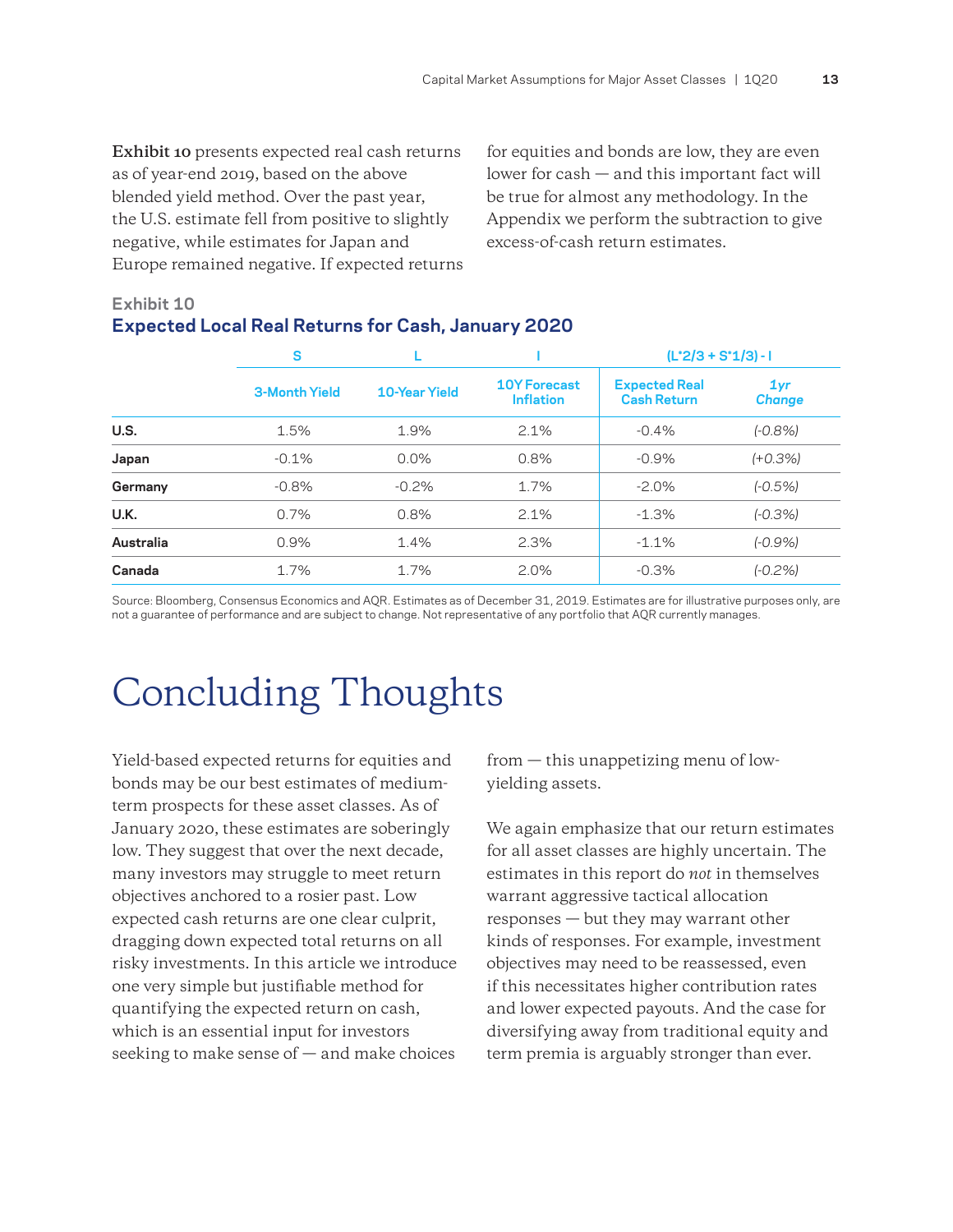# <span id="page-13-0"></span>References

- Asness, C., S. Chandra, A. Ilmanen and R. Israel, 2017, "Contrarian Factor Timing Is Deceptively Difficult," *Journal of Portfolio Management Special Issue*.
- Campbell, J. and R. Shiller, 1991, "Yield Spreads and Interest Rate Movements: A Bird's Eye View," *Review of Economic Studies*, 58(3).
- Fama, E. and R. Bliss, 1987, "The Information in Long-Maturity Forward Rates," *American Econ. Review*, 77(4).
- Giesecke, K., F. Longstaff, S. Schaefer and I. Strebulaev, 2011, "Corporate Bond Default Risk: A 150 Year Perspective," *Journal of Financial Economics*, 102, 233-250.
- Ilmanen, A., S. Chandra and N. McQuinn, 2020, "Demystifying Illiquid Assets: Expected Returns for Private Equity," *Journal of Alternative Investments*, 22(3).
- Ilmanen, A., S. Chandra and N. McQuinn, 2019, "Demystifying Illiquid Assets: Expected Returns for Real Estate," AQR white paper.
- Israel, R., S. Jiang and A. Ross, 2017, "Craftsmanship Alpha: An Application to Style Investing," *Journal of Portfolio Management Multi-Asset Strategies Special Issue*.
- Levine, A., Y. Ooi, M. Richardson and C. Sasseville, 2018, "Commodities for the Long Run," *Financial Analysts Journal*, 74(2).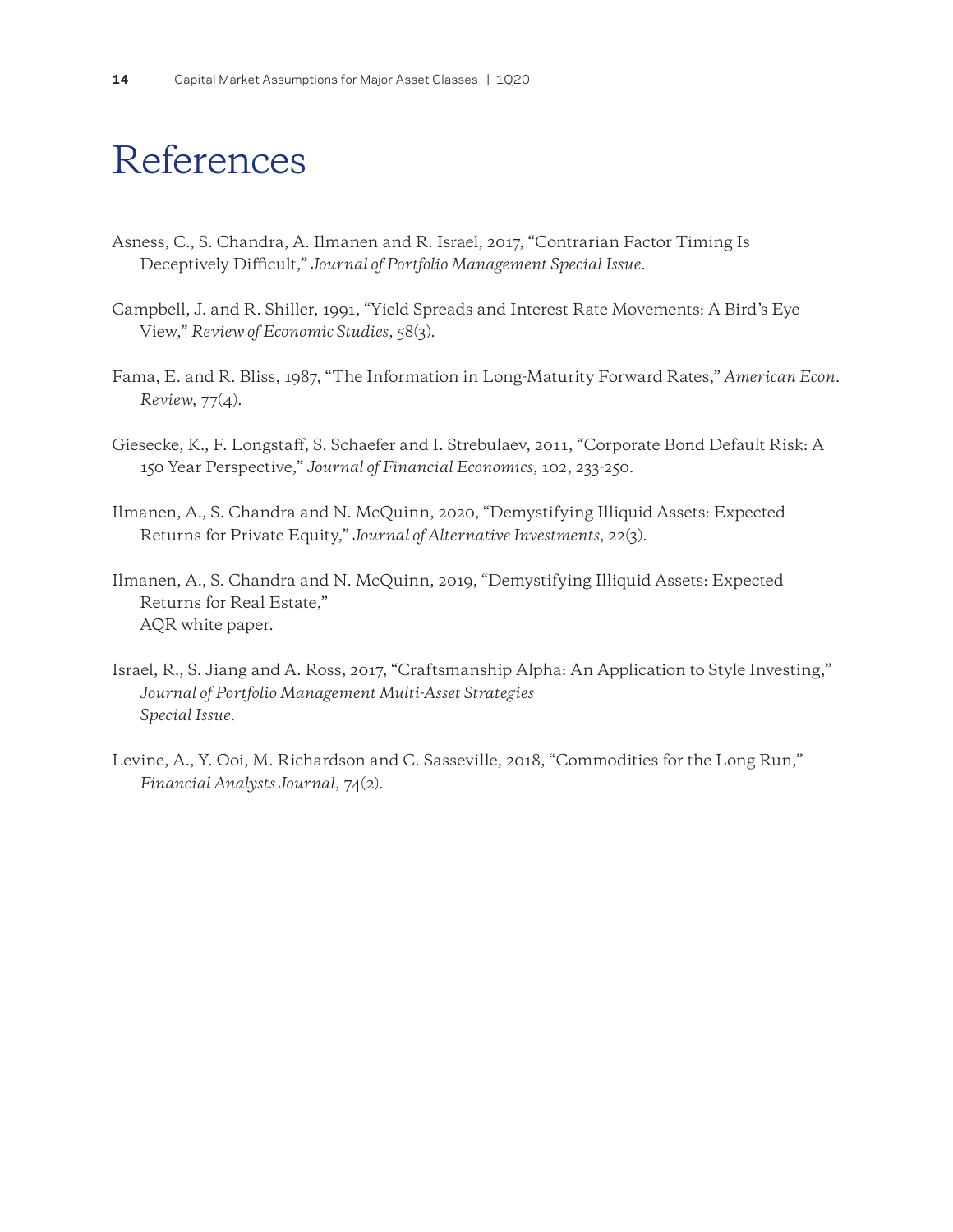# <span id="page-14-0"></span>Appendix

#### **Translating Local Real Returns to Hedged Excess-of-Cash Returns**

In **Exhibit A1** we translate our local real return estimates to nominal excess-of-cash returns, by subtracting intermediate-horizon estimates of real cash return for each market. These excess-ofcash returns are the expected excess returns accessed by hedged investors irrespective of their base currency. While real returns are often relevant for assessing expectations versus investment objectives, excess-of-cash returns are the appropriate unit for making international allocation decisions. When viewed in excess of local cash, non-U.S. assets look relatively more attractive and U.S. assets relatively less attractive.

#### **Exhibit A1**

### **Translating Local Real Returns to Hedged Excess-of-Cash Returns**

| <b>Equities</b>         | <b>Local Real</b><br><b>Return</b> | Local<br><b>Real Cash</b><br><b>Return</b> | <b>Hedged</b><br><b>Excess-</b><br>of-Cash<br><b>Return</b> | 10-Year<br>Government<br><b>Bonds</b> | <b>Local Real</b><br><b>Return</b> | Local<br><b>Real Cash</b><br><b>Return</b> | <b>Hedged</b><br>Excess-<br>of-Cash<br><b>Return</b> |
|-------------------------|------------------------------------|--------------------------------------------|-------------------------------------------------------------|---------------------------------------|------------------------------------|--------------------------------------------|------------------------------------------------------|
| U.S.                    | 4.0%                               | $-0.4%$                                    | 4.3%                                                        | U.S.                                  | $0.0\%$                            | $-0.4%$                                    | 0.4%                                                 |
| Euro-5                  | 4.5%                               | $-1.7%$                                    | 6.2%                                                        | Japan                                 | $-0.5%$                            | $-0.9%$                                    | 0.4%                                                 |
| Japan                   | 4.2%                               | $-0.9%$                                    | 5.0%                                                        | Germany                               | $-0.9%$                            | $-2.0\%$                                   | 1.1%                                                 |
| U.K.                    | 5.4%                               | $-1.3%$                                    | 6.7%                                                        | U.K.                                  | $-0.7%$                            | $-1.3%$                                    | 0.6%                                                 |
| Australia               | 5.0%                               | $-1.1%$                                    | 6.1%                                                        | Australia                             | $-0.6%$                            | $-1.1\%$                                   | 0.4%                                                 |
| Canada                  | 4.1%                               | $-0.3%$                                    | 4.4%                                                        | Canada                                | $-0.2%$                            | $-0.3%$                                    | 0.0%                                                 |
| <b>Global Developed</b> | 4.1%                               | $-0.7%$                                    | 4.8%                                                        | <b>Global Developed</b>               | $-0.3%$                            | $-0.7\%$                                   | 0.4%                                                 |
| Developed ex U.S.       | 4.7%                               | $-1.2%$                                    | 5.9%                                                        | Developed ex U.S.                     | $-0.6%$                            | $-1.2%$                                    | 0.6%                                                 |
| <b>Emerging Mkts</b>    | 5.1%                               | 0.9%                                       | 4.2%                                                        |                                       |                                    |                                            |                                                      |

Source: AQR, Consensus Economics and Bloomberg. Return assumptions and methodology subject to change and based on data as of December 31, 2019. See main text and Exhibits 3 and 4 for methodology. Global Developed and Developed ex U.S. are cap-weighted for equities but GDP-weighted for bonds. Hypothetical performance results have certain inherent limitations, some of which are disclosed in the back. Estimates are for illustrative purposes only, are not a guarantee of performance and are subject to change. Not representative of any portfolio that AQR currently manages.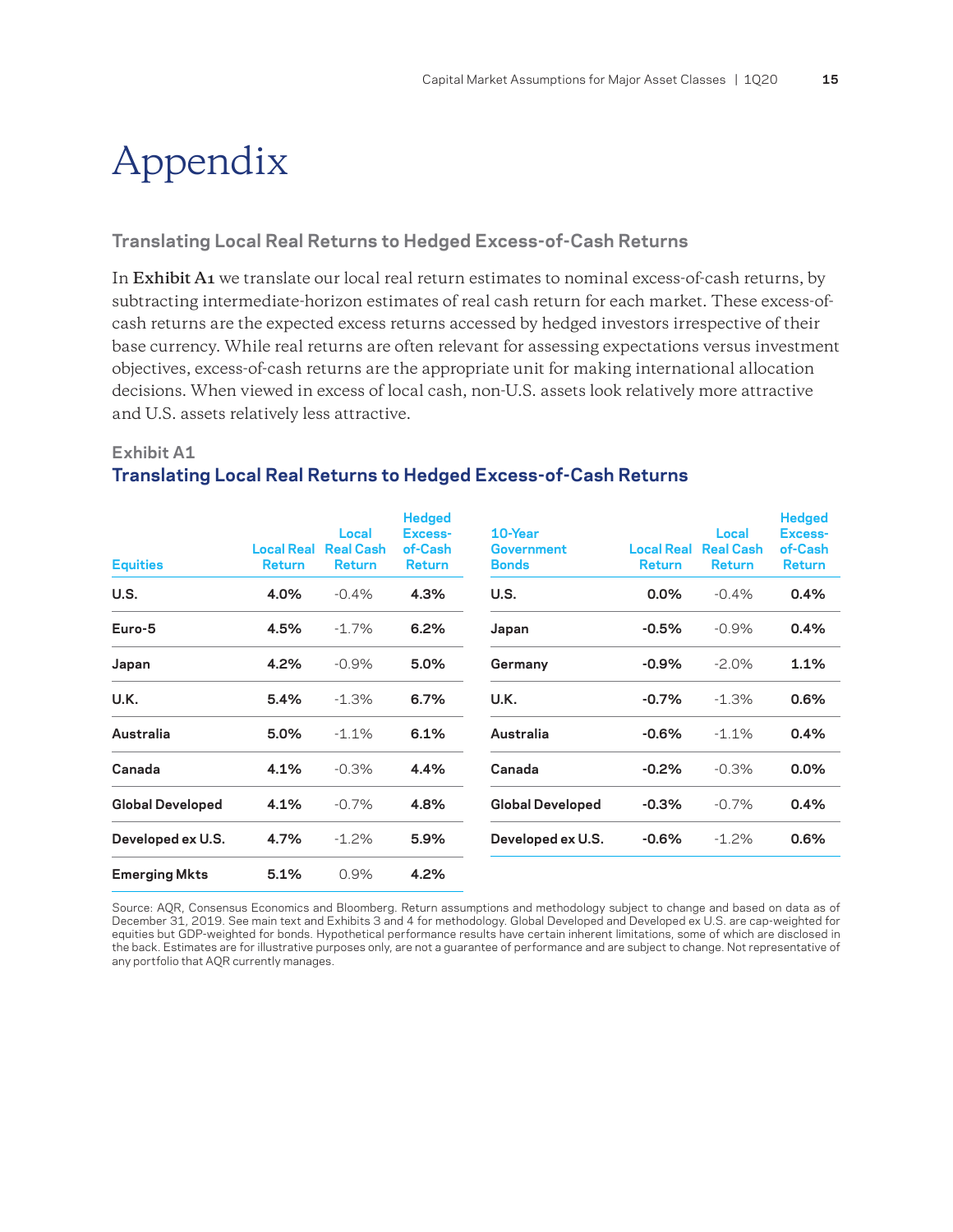### <span id="page-15-0"></span>**Sources for Long-Term Historical Expected Returns**

Sources for historical equity and bond expected returns are AQR, Robert Shiller's data library, Kozicki-Tinsley (2006), Federal Reserve Bank of Philadelphia, Blue Chip Economic Indicators, Consensus Economics and Morningstar. Prior to 1926, stocks are represented by a reconstruction of the S&P 500 available on Robert Shiller's website which uses dividends and earnings data from Cowles and associates, interpolated from annual data. After that, stocks are the S&P 500. Bonds are represented by long-dated Treasuries. The real equity yield is a simple average of two measures:  $(0.5 \times \text{Shiller E/P} \times 1.075) + 1.5\%$  and Dividend/Price + 1.5%. The 1.5% term is assumed long term real earnings per share (EPS) growth. The 0.5 multiplier reflects the long-term payout ratio; the 1.075 multiplier accounts for EPS growth during the 10-year earnings window. Bond yield is 10-year real Treasury yield minus 10-year inflation forecast as in *Expected Returns* (Ilmanen, 2011), with no rolldown added.

### **Methodology for Forecast Error Analysis (Exhibit 1)**

We first produce historical time series of yield-based estimates for U.S. equities and U.S. Treasuries (analysis starts in 1900, but we use data from 1870s onwards). We test their predictive power using quarterly overlapping 10-year periods since 1900 and measure the distribution of errors. See *[Alternative Thinking](https://www.aqr.com/Insights/Research/Alternative-Thinking/2018-Capital-Market-Assumptions-for-Major-Asset-Classes)* Q1 2018 for more details. Error ranges in Exhibit 1 are based on interquartile ranges of these distributions, adjusted for current volatility estimates.

# Disclosures

This document has been provided to you solely for information purposes and does not constitute an offer or solicitation of an offer or any advice or recommendation to purchase any securities or other financial instruments and may not be construed as such. The factual information set forth herein has been obtained or derived from sources believed by the author and AQR Capital Management, LLC ("AQR") to be reliable but it is not necessarily all-inclusive and is not guaranteed as to its accuracy and is not to be regarded as a representation or warranty, express or implied, as to the information's accuracy or completeness, nor should the attached information serve as the basis of any investment decision. This document is intended exclusively for the use of the person to whom it has been delivered by AQR, and it is not to be reproduced or redistributed to any other person. The information set forth herein has been provided to you as secondary information and should not be the primary source for any investment or allocation decision.

#### **Past performance is not a guarantee of future performance**

This presentation is not research and should not be treated as research. This presentation does not represent valuation judgments with respect to any financial instrument, issuer, security or sector that may be described or referenced herein and does not represent a formal or official view of AQR.

The views expressed reflect the current views as of the date hereof and neither the author nor AQR undertakes to advise you of any changes in the views expressed herein. It should not be assumed that the author or AQR will make investment recommendations in the future that are consistent with the views expressed herein, or use any or all of the techniques or methods of analysis described herein in managing client accounts. AQR and its affiliates may have positions (long or short) or engage in securities transactions that are not consistent with the information and views expressed in this presentation.

This analysis is for illustrative purposes only. This material is intended for informational purposes only and should not be construed as legal or tax advice, nor is it intended to replace the advice of a qualified attorney or tax advisor. The recipient should conduct his or her own analysis and consult with professional advisors prior to making any investment decisions.

The information contained herein is only as current as of the date indicated, and may be superseded by subsequent market events or for other reasons. Charts and graphs provided herein are for illustrative purposes only. The information in this presentation has been developed internally and/or obtained from sources believed to be reliable; however, neither AQR nor the author guarantees the accuracy, adequacy or completeness of such information. Nothing contained herein constitutes investment, legal, tax or other advice nor is it to be relied on in making an investment or other decision.

There can be no assurance that an investment strategy will be successful. Historic market trends are not reliable indicators of actual future